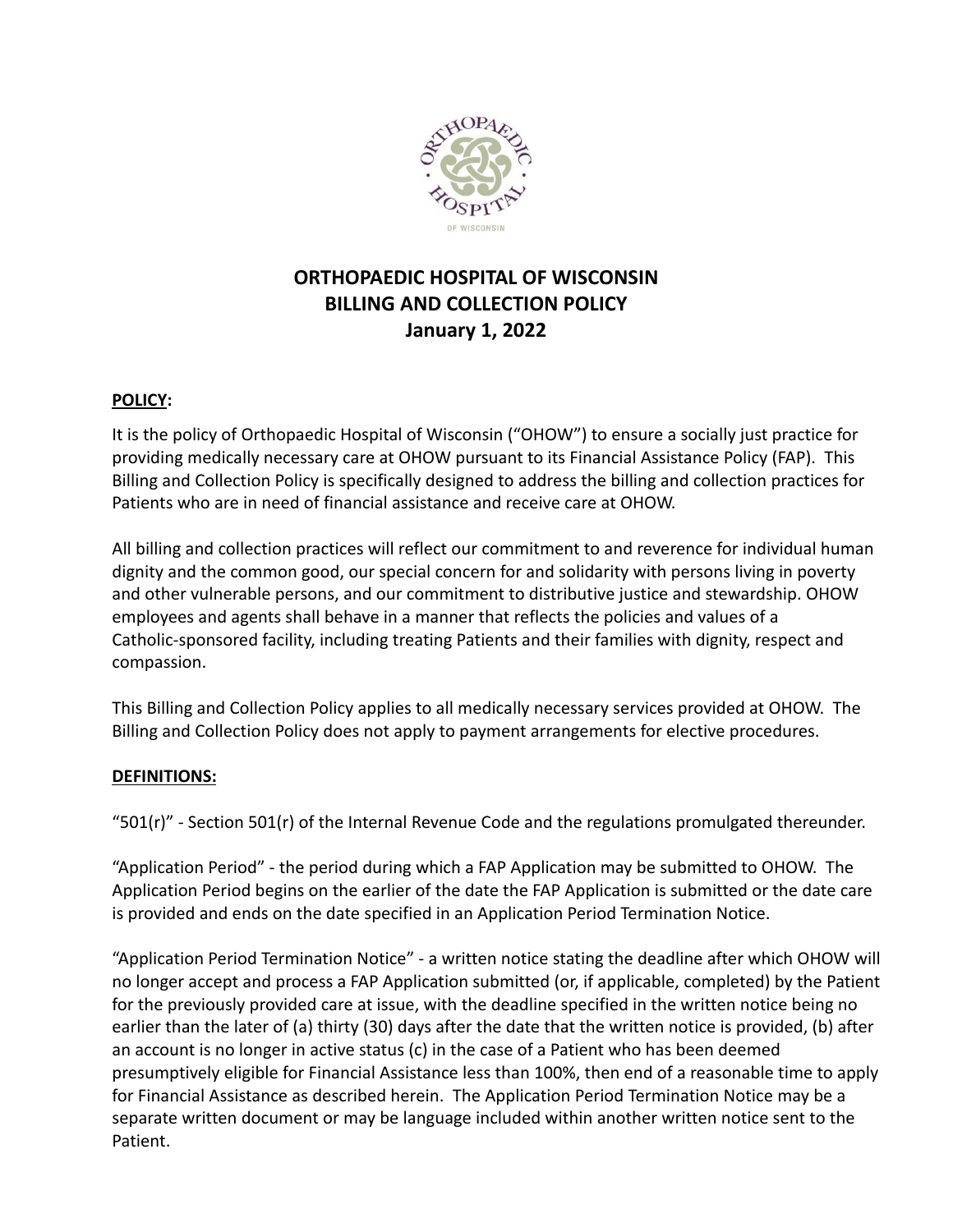"Extraordinary Collections Actions" or "ECAs" - any of the following collection activities that are subject to restrictions under 501(r):

- 1. Selling a Patient's debt to another party, unless the purchaser is subjected to certain restrictions as described below.
- 2. Reporting adverse information about the Patient to consumer credit reporting agencies or credit bureaus.
- 3. Deferring or denying, or requiring a payment before providing, medically necessary care because of a Patient's nonpayment of one or more bills for previously provided care covered under the FAP.
- 4. Actions that require legal or judicial process, except for claims filed in a bankruptcy or personal injury proceeding. These actions include, but are not limited to,
	- 4.1. placing a lien on the Patient's property,
	- 4.2. foreclosing on a Patient's property,
	- 4.3. placing a levy against or otherwise attaching or seizing a Patient's bank account or other personal property,
	- 4.4. commencing a civil action against a Patient, and
	- 4.5. garnishing a Patient's wages.

Notwithstanding subsection 4, above, OHOW will not, under any circumstance, place a lien on a patient's primary residence if the lien will result in a foreclosure on or force the sale of the patient's personal residence.

An ECA does not include any of the following (even if the criteria for an ECA as set forth above are otherwise generally met):

- 1. The sale of a Patient's debt if, prior to the sale, a legally binding written agreement exists with the purchaser of the debt pursuant to which:
	- 1.1 the purchaser is prohibited from engaging in any ECAs to obtain payment for the care;
	- 1.2. the purchaser is prohibited from charging interest on the debt in excess of the rate in effect under section 6621(a)(2) of the Internal Revenue Code at the time the debt is sold (or such other interest rate set by notice or other guidance published in the Internal Revenue Bulletin);
	- 1.3. the debt is returnable to or recallable by OHOW upon a determination by OHOW or the purchaser that the Patient is eligible for Financial Assistance; and
	- 1.4. the purchaser is required to adhere to procedures specified in the agreement that ensure that the Patient does not pay, and has no obligation to pay, the purchaser and OHOW together more than he or she is personally responsible for paying pursuant to the FAP if the Patient is determined to be eligible for Financial Assistance and the debt is not returned to or recalled by OHOW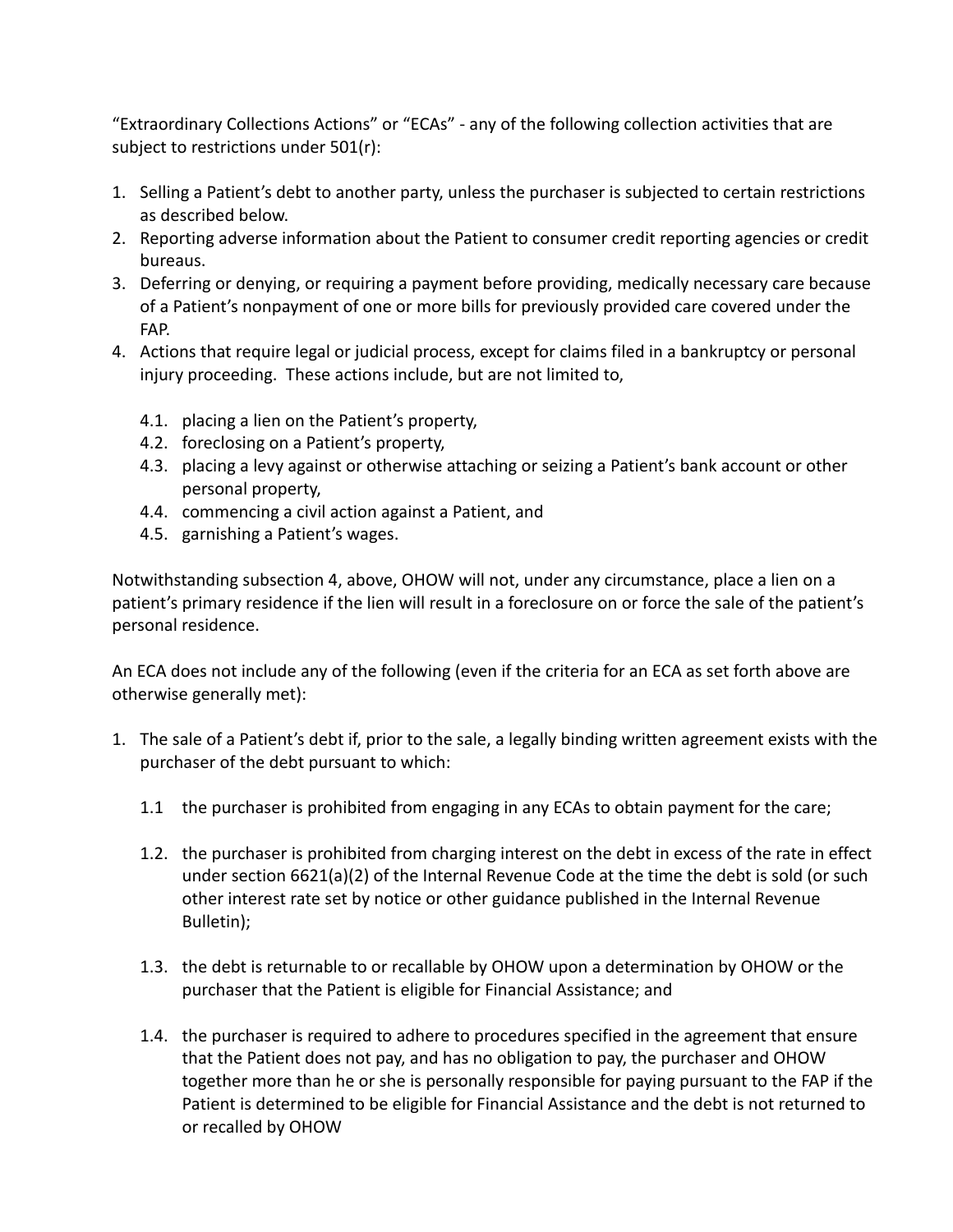- 2. Any lien that OHOW is entitled to assert under state law on the proceeds of a judgment, settlement, or compromise owed to a Patient as a result of personal injuries for which OHOW provided care.
- 3. The filing of a claim in any bankruptcy proceeding.

"FAP" - OHOW's Financial Assistance Policy, which is a policy to provide Financial Assistance to eligible uninsured Patients in furtherance of OHOW's.

"FAP Application" - the application for Financial Assistance

"Financial Assistance" - the assistance OHOW may provide to a Patient pursuant to OHOW's FAP.

"Patient" - an individual receiving care (or who has received care) from OHOW and any other person financially responsible for such care (including family members and guardians).

### **PROCEDURE:**

OHOW maintains an orderly process for regularly issuing billing statements to Patients for services rendered and for communicating with Patients. In the event of nonpayment by a Patient for services provided by OHOW, OHOW may engage in actions to obtain payment, including, but not limited to, attempts to communicate by telephone, email, and in-person, and one (1) or more ECAs, subject to the provisions and restrictions contained in this Billing and Collection Policy.

Pursuant to 501(r), this Billing and Collection Policy identifies the reasonable efforts OHOW must undertake to determine whether a Patient is eligible under its FAP for Financial Assistance before it engages in an extraordinary collection action, or ECA. Once a determination is made, OHOW may proceed with one or more ECAs, as described herein

- 1. FAP Application Processing- Except as provided below, an uninsured patient may submit a FAP Application at any time during the Application Period. OHOW will not be obligated to accept a FAP Application after the Application Period unless otherwise specifically required by 501(r). Determinations of eligibility for Financial Assistance will be processed based on the following general categories.
	- 1.1. Complete FAP Applications- In the case of an uninsured Patient who submits a complete FAP Application during the Application Period, OHOW shall, in a timely manner, suspend any ECAs to obtain payment for the care, make an eligibility determination, and provide written notification, as provided below.
	- 1.2. Presumptive Eligibility Determinations- If an uninsured Patient is presumptively determined to be eligible for less than the most generous assistance available under the FAP (for example, the determination of eligibility is based on an application submitted with respect to prior care), OHOW will notify the Patient of the basis for the determination and give the Patient a reasonable period of time to apply for more generous assistance before initiating an ECA.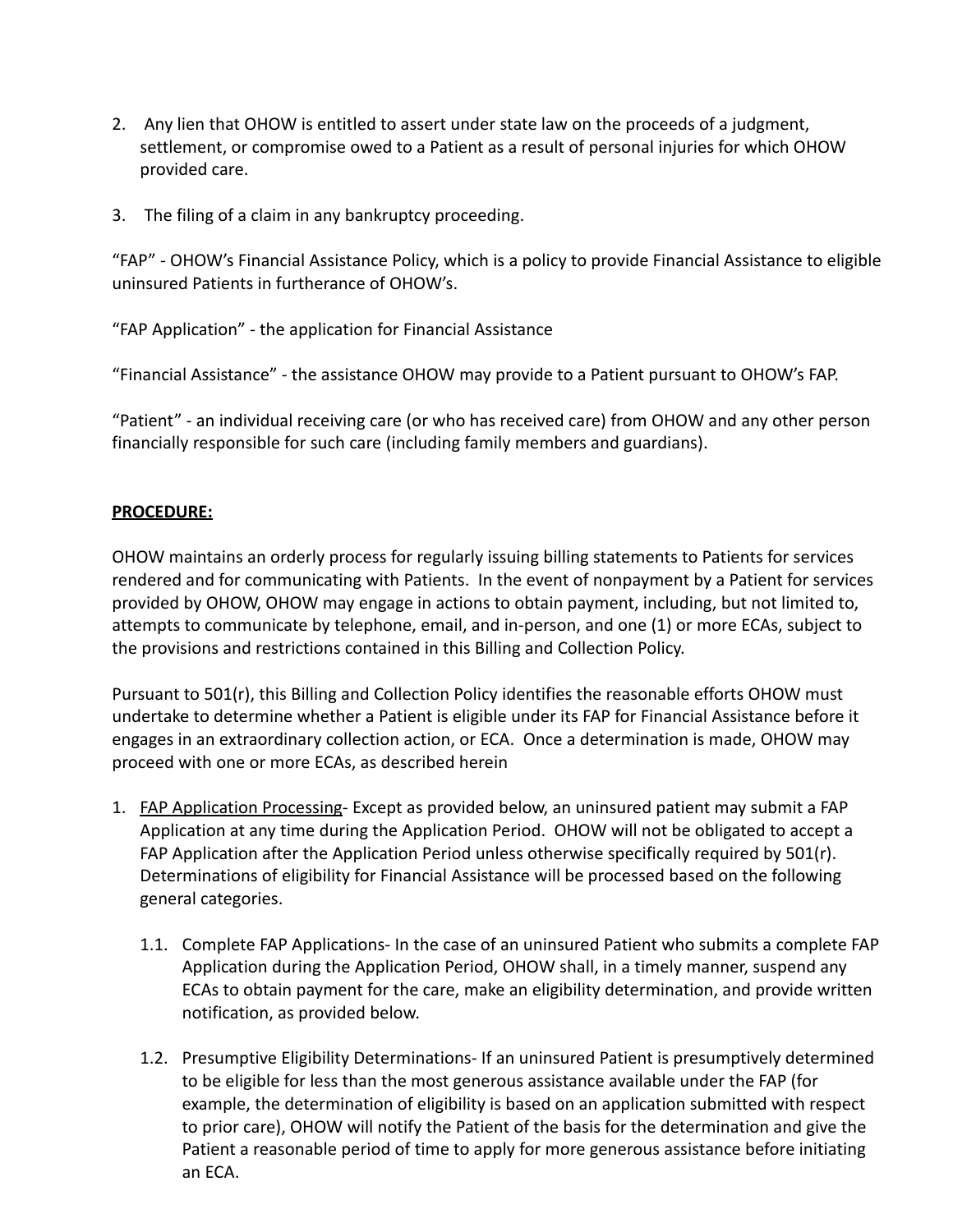- 1.3. Notice and Process Where No Application Submitted- Unless a complete FAP Application is submitted or eligibility is determined under the presumptive eligibility criteria of the FAP, OHOW will refrain from initiating ECAs for at least 120 days from the date the first post-discharge billing statement for the care is sent to the Patient. In the case of multiple episodes of care, these notification provisions may be aggregated, in which case the timeframes would be based on the most recent episode of care included in the aggregation. Before initiating one (1) or more ECA(s) to obtain payment for care from a Patient who has not submitted a FAP Application, OHOW shall take the following actions:
	- 1.3.1. Provide the Patient with a written notice that indicates Financial Assistance is available for eligible Patients, identifies the ECA(s) that are intended to be taken to obtain payment for the care, and states a deadline after which such ECA(s) may be initiated that is no earlier than 30 days after the date the written notice is provided
	- 1.3.2. Provide the Patient with the plain language summary of the FAP
	- 1.3.3. Make a reasonable effort to orally notify the Patient about the FAP and the FAP Application process
- 1.4. Incomplete FAP Applications- In the case of a Patient who submits an incomplete FAP Application during the Application Period, OHOW shall notify the Patient in writing about how to complete the FAP Application and give the Patient thirty (30) calendar days to do so. Any pending ECAs shall be suspended during this time, and the written notice shall (i) describe the additional information and/or documentation required under the FAP or the FAP Application that is needed to complete the application, and (ii) include appropriate contact information.
- 1.5. Termination of the FAP Application Period- The Application Period may be terminated by OHOW by delivering a written Application Period Termination Notice to the Patient.
- 2. Restrictions on Deferring or Denying Care- In a situation where OHOW intends to defer or deny, or require a payment before providing, medically necessary care, as defined in the FAP, because of a Patient's nonpayment of one or more bills for previously provided care covered under the FAP, the Patient will be provided a FAP Application and a written notice indicating that Financial Assistance is available for eligible Patients. Patient may also be given an Application Period Termination Notice.

## 3. Determination Notification

3.1. Determinations- Once a completed FAP Application is received on a Patient's account, OHOW will evaluate the FAP Application to determine eligibility and notify the Patient in writing of the final determination within forty-five (45) calendar days. The notification will include a determination of the amount for which the Patient will be financially responsible to pay. If the application for the FAP is denied, a notice will be sent explaining the reason for the denial.